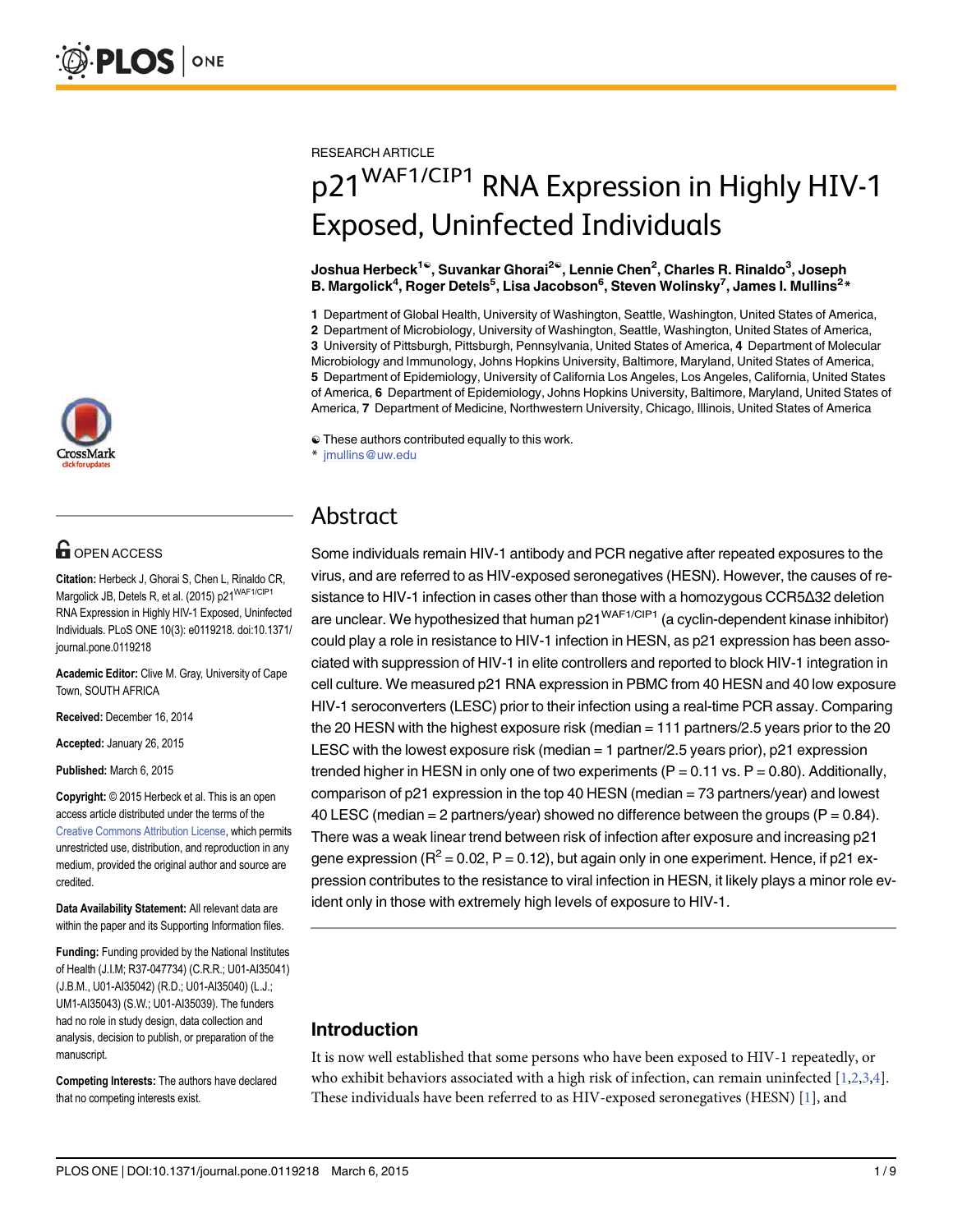<span id="page-1-0"></span>represent a uniquely valuable group for identifying potential host factors and/or immune correlates of resistance to HIV infection.

To date, the only host genetic factor consistently found to be associated with protection from HIV infection is a homozygous 32 base pair deletion in the CCR5 gene, which encodes a major viral coreceptor [[5](#page-6-0),[6](#page-6-0),[7](#page-7-0)]. It has been suggested that variations in beta chemokine ligands can result in blockade or sequestering of CCR5 and thereby also affect the relative risk or protection from infection with HIV [[8](#page-7-0),[9](#page-7-0)]. Reports based on gene expression knockdown studies have suggested that several other factors, alone or in combination, may contribute to protection from HIV infection  $[10,11,12]$  $[10,11,12]$  $[10,11,12]$  $[10,11,12]$ . Additional candidates suggested to affect host susceptibility to HIV-1 infection include TRIM5α  $[13,14]$ , specific KIR-HLA associations  $[15]$  $[15]$ , APOBEC3G [\[16,17\]](#page-7-0), TAP2 Ala665 [\[18\]](#page-7-0), IRF1 [[19](#page-7-0)], DC-SIGN [[20](#page-7-0)], and TLR9 [\[21\]](#page-7-0).

p21 is a well-known cyclin-dependent kinase inhibitor (CKI) that can lead to cell cycle arrest upon DNA damage [\[22,23](#page-7-0),[24](#page-7-0)], particularly of activated/memory T cells in mouse studies [\[25](#page-7-0)]. p21 has also been found to be a potent inhibitor of HIV-1 DNA integration, and to be responsible for resistance to HIV-1 infection in primitive hematopoietic cells  $[26]$ , activated CD4+ T cells and monocyte-derived macrophages [[27](#page-7-0)[,28\]](#page-8-0). Moreover, high levels of expression of p21 have been reported to lower HIV production levels in cell culture [[29](#page-8-0)]. However, others have found that although p21 expression was higher in CD4+ T cells from HIV controllers than from healthy controls, it did not correlate with CD4+ T-cell susceptibility to HIV-1 infection [[30](#page-8-0)].

Based primarily on the data demonstrating suppression of viral integration and resistance to cellular infection [[26](#page-7-0)[,28\]](#page-8-0), we reasoned that individuals with high p21 levels may exhibit resistance to HIV-1 infection. To test this hypothesis, we studied p21 RNA expression levels in HIV seronegative individuals with risk behaviors suggestive of unusually high levels of HIV exposure, and used as a comparison group HIV-uninfected individuals with reported low risk behavior but who nonetheless subsequently acquired HIV-1 infection.

#### Methods

#### Study group and ethics statement

The institutional review boards of MACS participating institutions (University of Pittsburgh; Johns Hopkins University; University of California, Los Angeles; Northwestern University) approved the MACS study protocol, and written informed consent was obtained from all participants. The Multicenter AIDS Cohort (MACS), a longitudinal prospective cohort study of HIV infection in the United States, enrolled 6973 men between the years 1984–2003 [\[31\]](#page-8-0). The MACS collects plasma and peripheral blood mononuclear cells, and clinical data, from HIVinfected and HIV-uninfected study participants at six-month intervals. The MACS defined a quantitative estimate of HIV exposure risk, the partner score (*pscore*), determined by the number of self-reported different sexual partners and the proportion of those partners with whom the individual had unprotected anal-receptive intercourse in the 2.5 years before MACS semiannual visit 2 (which took place in 1985) [\[32\]](#page-8-0).

For the current study, we identified HESN and low exposure HIV-1 seroconverters (LESC) by ranking individuals by pscore. Our initial group of HESN included 20 individuals with the highest pscores and who remained seronegative for  $>15$  years, studying only individuals of European descent (for matching purposes in this case-control study) and those that did not possess any CCR5Δ32 alleles. The initial group of LESC contained 20 HIV-infected individuals with the lowest *pscores*, and only individuals of European descent without CCR5Δ32 alleles. All samples from LESC were obtained 3–9 months prior to HIV-1 infection, as estimated from the dates of the last HIV antibody seronegative and first seropositive visit. Subsequently, the next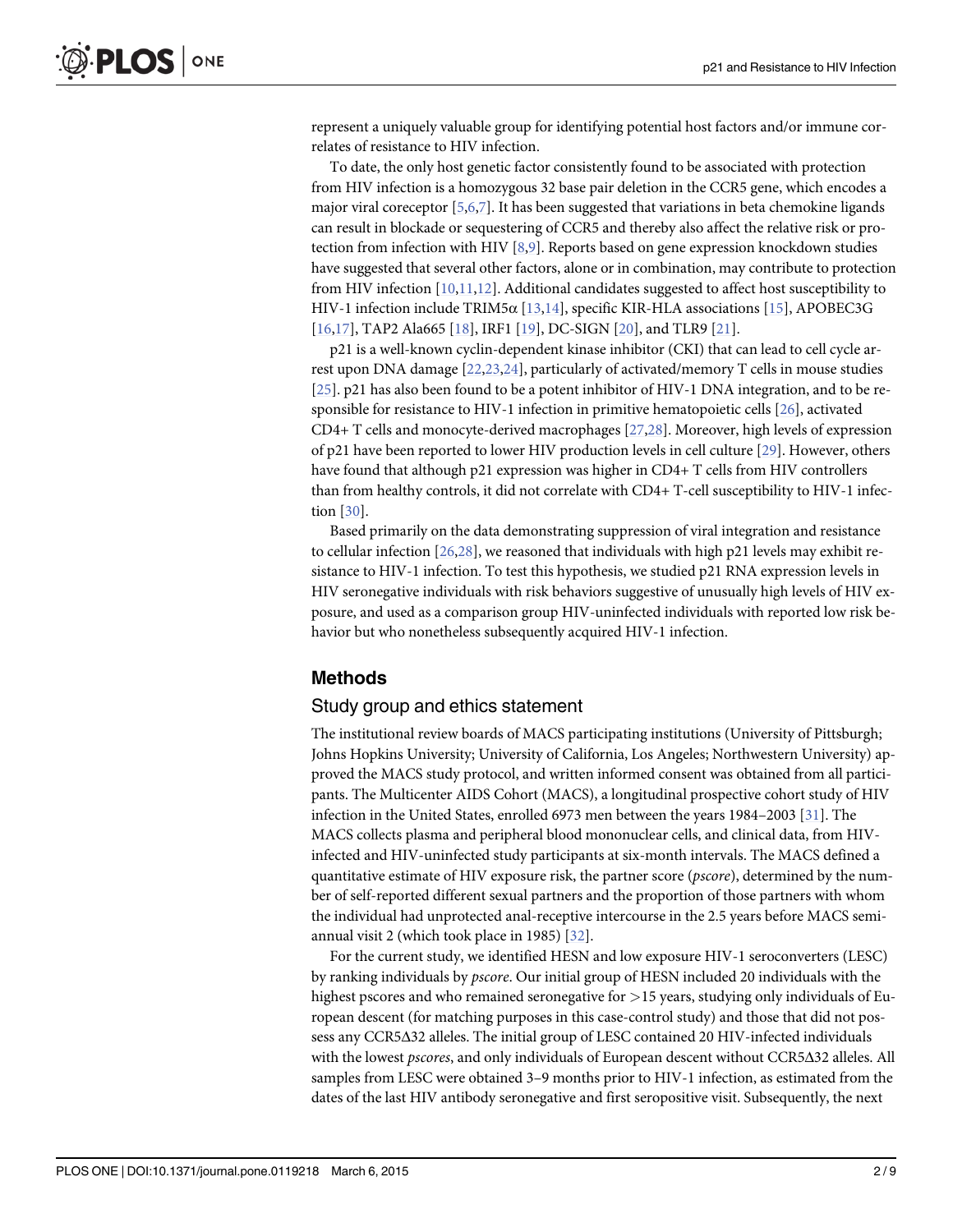20 top ranked samples from HESN and LESC (also only individuals of European descent and with no CCR5Δ32 alleles) were tested (resulting in 40 HESN and 40 LESC). Absolute counts of circulating CD4+ and CD8+ T cells were available for all subjects. The sample selection procedure employed did not rule out the possibility that some LESC may have been viral RNA+ but seronegative at the visit evaluated. However, transcriptome analysis of cellular RNA in the top ranked 20 HESN and LESC failed to reveal HIV infection (data not shown).

# RNA extraction and cDNA synthesis

Total RNA was extracted from cryopreserved PBMC using the QIAamp RNA Blood Mini Kit (Qiagen, USA) and further purified with the TURBO DNA-Free Kit (Ambion, USA) to remove residual genomic DNA. Purified RNA was then amplified with primers specific to the reference gene ODC1 (forward: 5'-TGGTAATGAAGAGTTTGACTGCCACTT-3'; reverse: 5'CACTGA-GACGACAGACTGCTTTGGAA-3') without prior reverse transcription to confirm the complete removal of genomic DNA; 10 ng genomic DNA was used as a positive control. RNA was then reverse transcribed with a CDKN1A gene specific primer (5'- AGTGCCAGGAAAGA-CAACTACT-3') at a final concentration of 100 nM, and SuperScript III Reverse Transcriptase (Invitrogen, USA) according to the manufacturer's protocol.

# Real time PCR

This assay was performed in triplicate in 25 ul reaction volumes composed of: 1X Gene Expression Master Mix (Applied Biosystems, USA), 1X CDKN1A TaqMan Gene Expression Assay reagents (Applied Biosystems, Hs00355782\_m1) and 2.5 ng cDNA. Water and human genomic DNA (500 ng) were used as negative controls (the latter since the probe spans the exon 2/exon 3 junction of the spliced RNA). Reactions were heated to 50°C for 2 minutes, 95°C for 10 minutes, and then 40 cycles of 95°C for 15 seconds and 60°C for 1 minute. The sequence of the CDKN1A clone (Open BioSystems, Image 3355833) was verified and used to construct a standard curve ranging from 3 (lower limit of quantification for the assay) to  $3x10^5$  copies. p21 cDNA copy numbers were determined from amplification plots using ABI7500 software v2.0.1 (Applied Biosystems, USA).

# Statistical analysis

Differences in CD4, CD8, CD4:CD8 ratio, and p21 expression data between HESN and LESC groups were tested for statistical significance with the Mann-Whitney U test.

#### **Results**

# Risk levels for HIV infection of HESN and LESC assessed by the number of reported unprotected sex partners

The 20 individuals with the greatest risk exposure (highest pscore; highest number of individual sex partners) in the 2.5 years before MACS visit 2 (1984–5) had 80–401 partners during that time period (median = 111), with the next 20 highest risk individuals having between 50–66 partners (median = 53). Twenty individuals that went on to seroconvert within 1 year, but with the least risk exposure, had between 0–2 partners (median = 1), while the next group of 20 had between 2–6 partners (median = 3). Taken together, the top 40 HESN had a median of 73 partners, while the top 40 LESC had a median of 2 partners in the 2.5 years prior to sampling.

We found weak trends between HESN status and lower CD4+ T-cell counts (Mann-Whitney U test,  $P = 0.13$ ; HESN median = 899 cells/uL; LESC median = 1116) [\(S1 Fig.](#page-6-0)) and  $CD8+$  T-cell counts (Mann-Whitney U test,  $P = 0.13$ ; HESN median = 570 cells/uL; LESC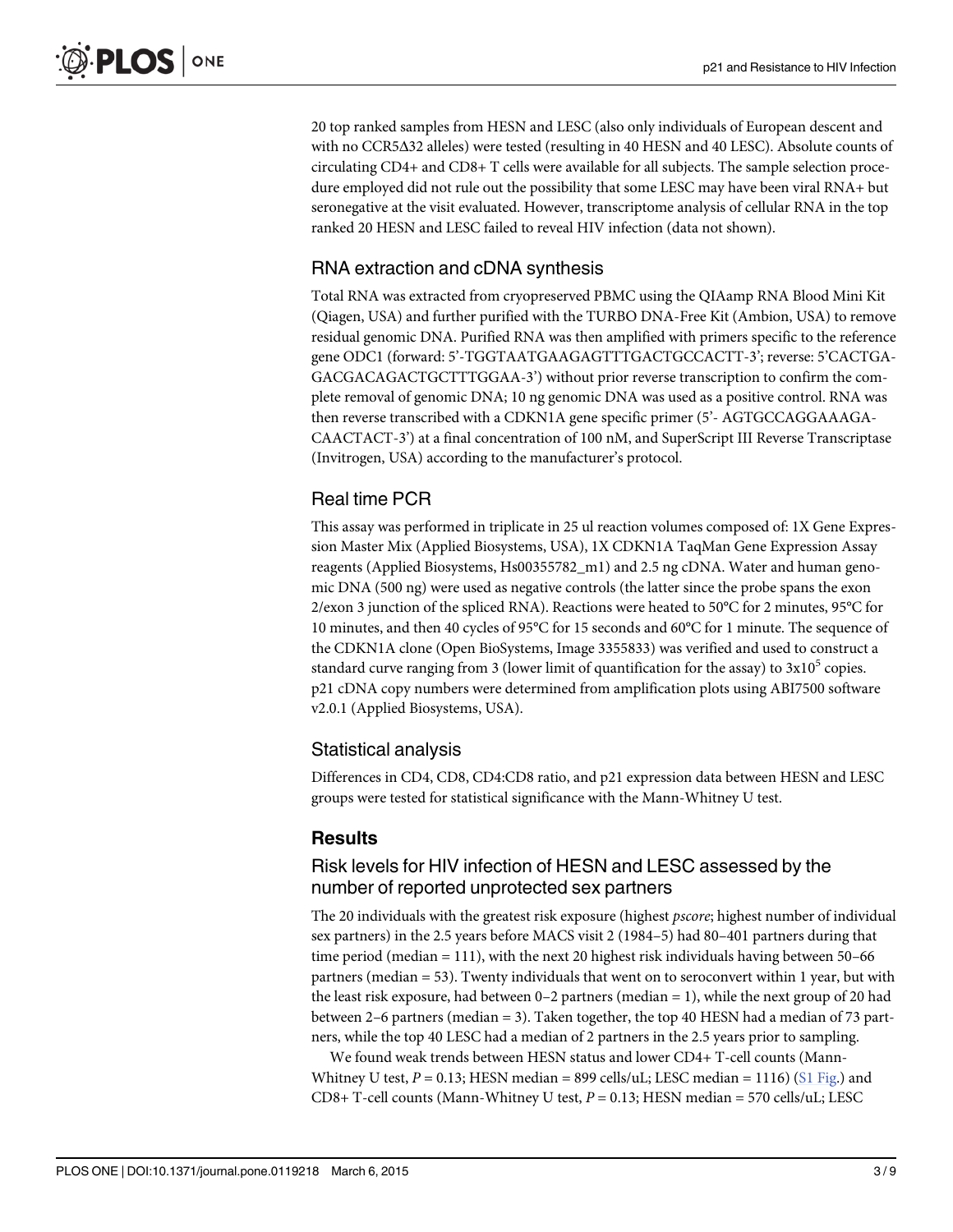<span id="page-3-0"></span>median = 700) when comparing the top 20 ranked HESN and LESC, but no significant linear correlation between these values and risk of exposure ([S2 Fig.](#page-6-0)). Furthermore, CD4:CD8 ratios (Mann-Whitney U test,  $P = 0.84$ ; HESN median = 1.48; LESC median = 1.31) and CD4 percentages were not significantly different between the risk groups ( $P = 0.86$ ) ( $S1$  Fig.).

#### No consistently observed differences between p21 expression in very high risk HESN and very low risk LESC

We conducted 3 experiments to evaluate p21 RNA expression; within each experiment all samples were evaluated in triplicate. In the first experiment, we observed a trend for higher median p21 RNA levels in the top 20 ranked HESN compared to the top ranked 20 LESC [\(Fig. 1A\)](#page-4-0) (Mann-Whitney U test,  $P = 0.11$ ). Median levels of expression in HESN were 2,734 copies/ng cDNA (range 151 to 178,700) compared to 2,024 in LESC (range 162 to 4,196). However, in a second experiment using the same RNA preparation, no difference was observed between the 2 groups ( $P = 0.80$ ) ( $S3$  Fig.).

Given the possible trend toward higher p21 RNA expression in the most extreme HESN relative to the most extreme LESC, we assessed more individuals, i.e., the 20 HESN with the next highest exposure risks and the 20 LESC with the next lowest exposure risks. This analysis found no significant difference between the two groups of 40 individuals in p21 RNA expression (Mann-Whitney U test,  $P = 0.84$ ) [\(Fig. 1B](#page-4-0)). The median level of expression for the top 40 ranked HESN was 1,607 copies/ng cDNA (range 92 to 178,700) compared to 1,779 in LESC (range 162 to 27,130). A repeat of this experiment again showed no difference between the two groups of 40 ( $P = 0.47$ ) ( $S3$  Fig.). Despite the contrasting statistical inferences from the first two experiments, overall, the p21 copy numbers had very high concordance between the initial and replicate experiments ( $R^2 = 0.90$ ,  $P = 2x10^{-16}$  for all 80 p21 measurements across both risk groups)  $(S4 \text{ Fig.}).$ 

To determine whether there was a relationship between p21 expression and pscore considered as a continuous variable, p21 expression levels from the top 40 ranking HESN and the top 40 ranking LESC were compared against individual pscores with uncorrected ordinary least squares regression. There were essentially flat and non-significant linear relationships between log10-transformed p21 expression and *pscore* at the individual level, for both the initial and replicate experiments ( $R^2 = 0.015$ ,  $P = 0.29$ ,  $R^2 = 0.004$ ,  $P = 0.59$ , respectively) ([Fig. 2A](#page-5-0)). Regression analysis of only the top 20 ranking HESN and top 20 ranking LESC also showed no significant relationship, for both the initial and replicate experiments ( $R^2 = 0.02$ ,  $P = 0.45$ ,  $R^2 = 0.01$ ,  $P = 0.66$ , respectively) [\(Fig. 2B\)](#page-5-0).

#### **Discussion**

HIV-1 infection is an inefficient and complex process that can be influenced by many factors, including the route and magnitude of virus exposure as well as innate host factors, only one of which, the Δ32 mutation in the HIV co-receptor CCR5, has been consistently identified as affecting risk of infection in vivo [[5\]](#page-6-0). Critical examination of extreme risk groups, as described here, is needed to determine additional host correlates of HIV-1 infection. The results of the present study suggest that p21 levels play little if any role in protection from HIV infection, despite some prior data indicating that high levels of p21 expression is associated with HIV controller status  $[30]$ , resistance of HIV target cells to infection in cell culture  $[26,28]$  $[26,28]$  and lower HIV expression in cell culture [[29\]](#page-8-0). However, the limitations of the current study should be noted: it had relatively small sample sizes and no direct measurement of HIV exposure, and unfractionated PBMC were evaluated; it is possible that p21 expression may be different in pure CD4+ T cell or activated CD4+ T cell populations, where it would be expected to have the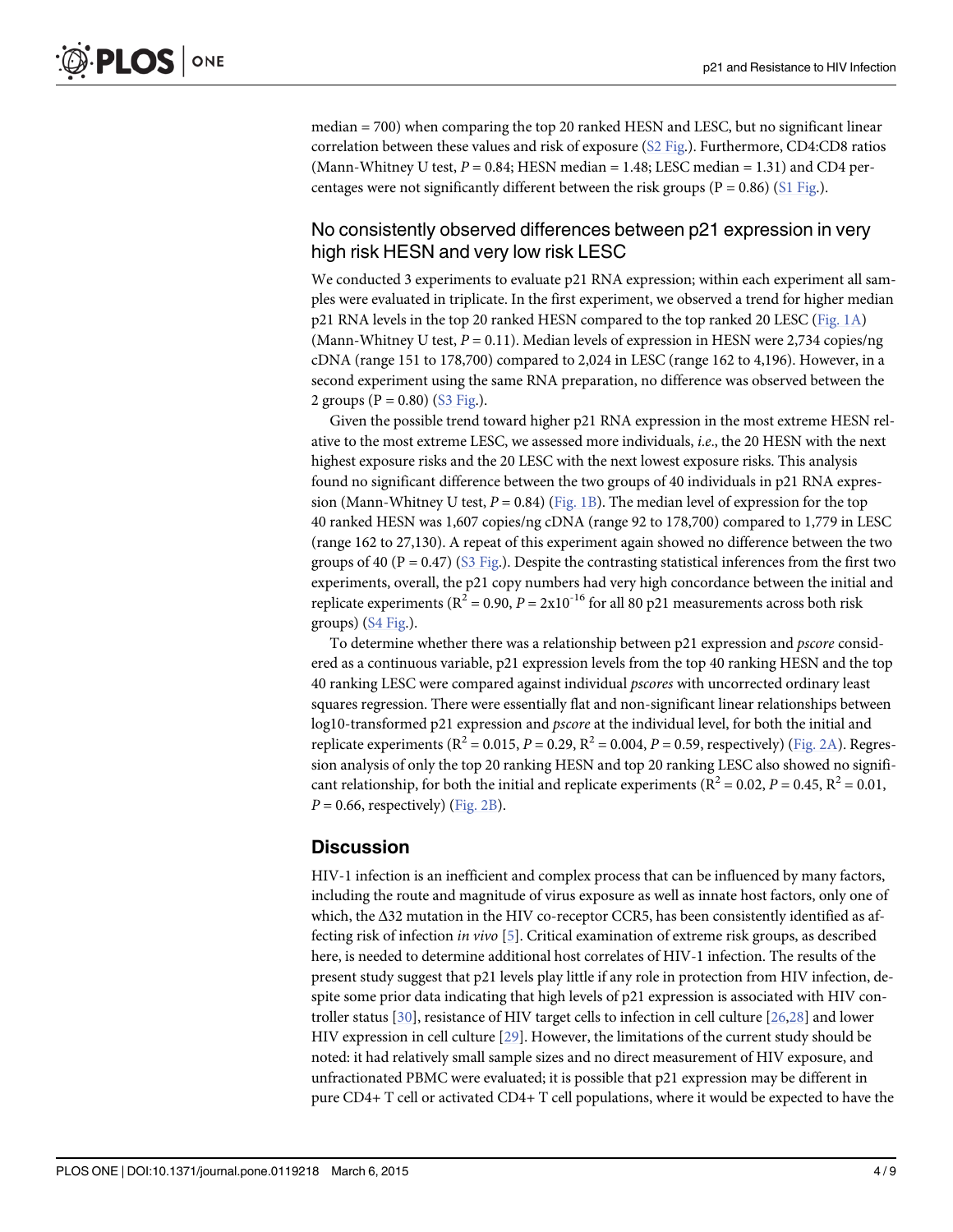<span id="page-4-0"></span>



[Fig 1. p](#page-3-0)21 expression in HESN and LESC. Shown are comparisons of p21 expression between: A) the top 20 ranking HIV-uninfected individuals with the greatest risk exposure (HESN) and the top 20 ranking HIV-infected individuals with the lowest risk exposure (LESC) (sampled prior to HIV infection); and B) the top 40 ranking HESN and LESC. All individuals were of European ancestry and none possessed a CCR5Δ32 deletion. p21 count refers to the number of p21 transcripts per ng of cDNA derived from total PBMC RNA.

doi:10.1371/journal.pone.0119218.g001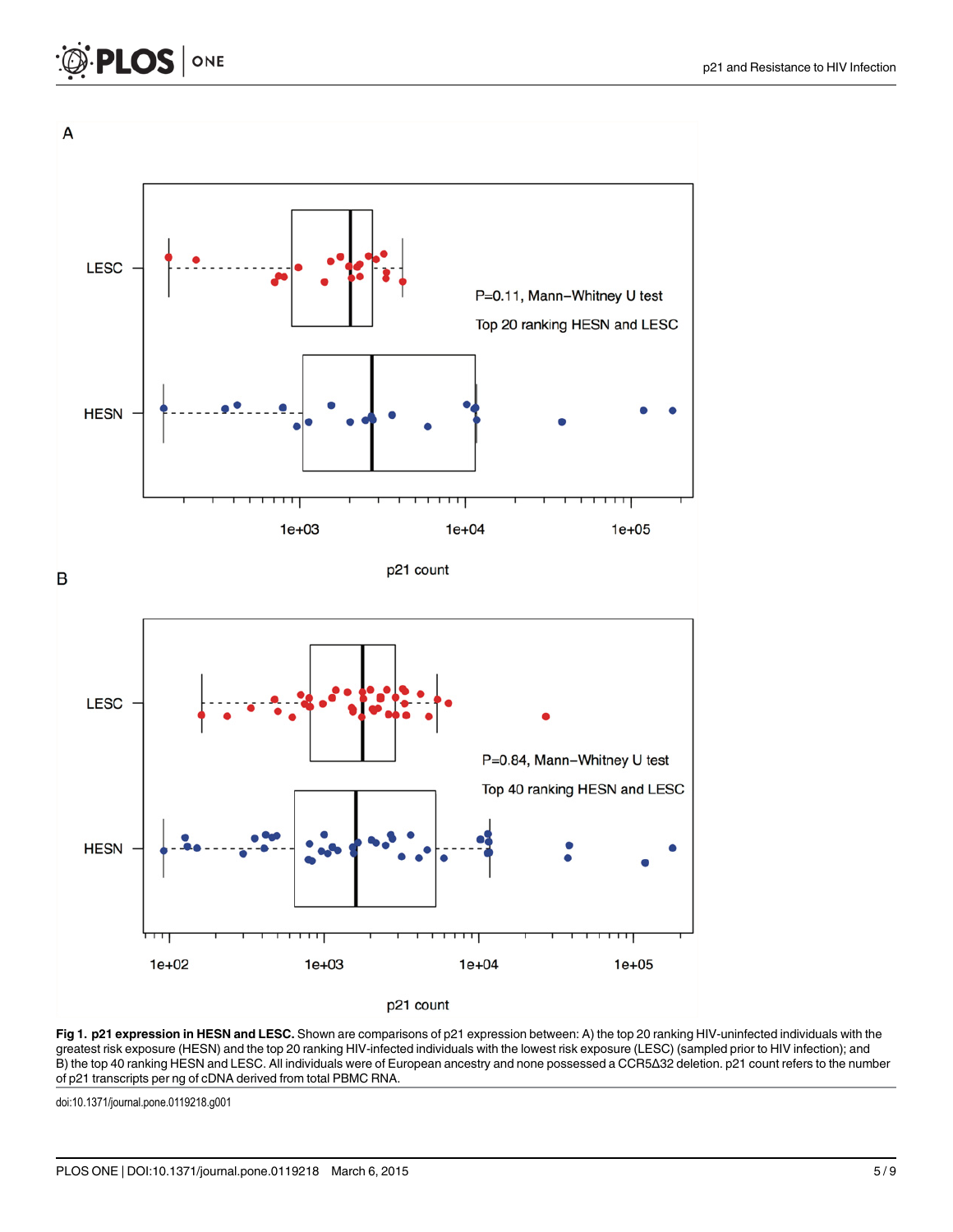<span id="page-5-0"></span>



[Fig 2. L](#page-3-0)inear regression comparisons of p21 expression in HESN and LESC. A) Linear regression of log10-transformed p21 count (number of p21 transcripts per ng of cDNA derived from total PBMC RNA) on individual pscores (the partner score, determined by the number of self-reported different sexual partners and the proportion of those partners with whom the individual had unprotected anal-receptive intercourse in the previous 2.5 years) for the top 20 ranking HESN and LESC. Shown are initial (black) and replicate (red) experiments. All individuals were of Caucasian ancestry and none possessed the CCR5Δ32 deletion. B) Plot of linear regression of p21 expression data on individual pscores for the top 40 ranking HESN and LESC, with initial (black) and replicate (red) experiments shown.

doi:10.1371/journal.pone.0119218.g002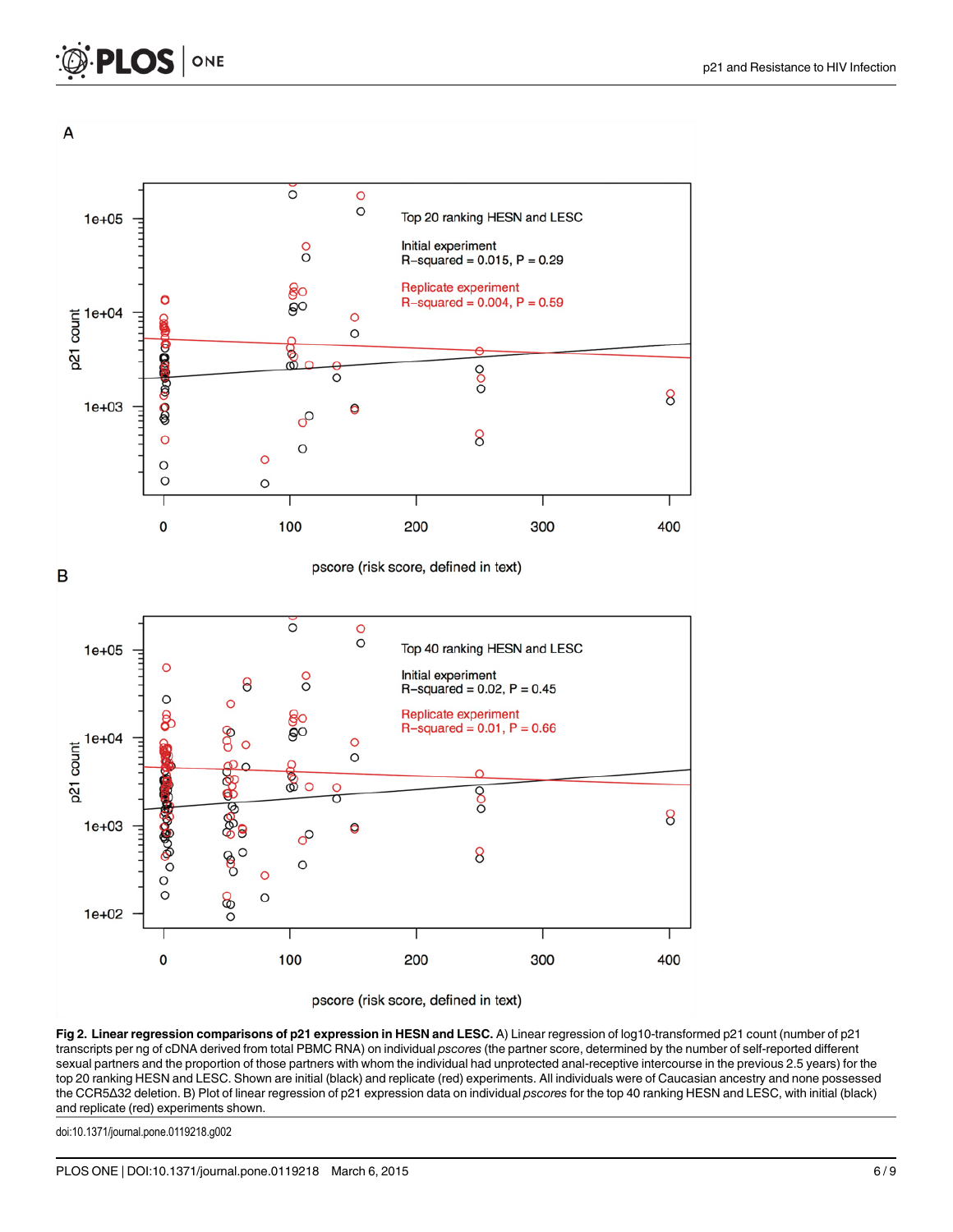<span id="page-6-0"></span>greatest impact on HIV-1 infection. We could not test this possibility because of limited cell availability. Thus, although p21 is a hypothetically strong candidate, and perhaps a minor contributor, to natural protection from HIV-1 infection in HESN, a broader search is required to identify additional major host factors responsible for this protection.

# Supporting Information

[S1 Fig.](http://www.plosone.org/article/fetchSingleRepresentation.action?uri=info:doi/10.1371/journal.pone.0119218.s001) Distributions of CD4+ T cell counts in HESN and LESC. Shown are comparisons of CD4 cells/uL (panel A) and CD4:CD8 ratio (panel B) between the top 20 ranking seronegative individuals with the greatest risk exposure (HESN) and the top 20 ranking HIV-infected individuals with the lowest risk exposure (LESC) (sampled prior to HIV infection). (TIF)

[S2 Fig.](http://www.plosone.org/article/fetchSingleRepresentation.action?uri=info:doi/10.1371/journal.pone.0119218.s002) Linear regression of CD4+ T cell counts versus pscore. No significant linear correlation between CD4+ T cells/uL values and risk of exposure for the top 20 ranked HESN and LESC.

(TIF)

# [S3 Fig.](http://www.plosone.org/article/fetchSingleRepresentation.action?uri=info:doi/10.1371/journal.pone.0119218.s003) Distributions of p21 expression in HESN and LESC from replicate experiments.

Shown here are comparisons of p21 expression, produced from a replicate experiment, between: A) the top 20 ranking seronegative individuals with the greatest risk exposure (HESN) and the top 20 ranking seroconverting individuals with the lowest risk exposure (LESC); and B) the top 40 ranking HESN and LESC.

(TIF)

[S4 Fig.](http://www.plosone.org/article/fetchSingleRepresentation.action?uri=info:doi/10.1371/journal.pone.0119218.s004) Comparison of p21 expression levels estimated in a replicate experiment. Shown here are comparisons of p21 expression produced from the initial and the replicate experiments for all the top 40 ranking HESN and LESC (for a comparison of 80 p21 measurements in total).

(TIF)

# Author Contributions

Conceived and designed the experiments: JIM JH. Performed the experiments: SG LC. Analyzed the data: JH JIM CRR JBM RD LJ SW. Wrote the paper: JH JIM CRR JBM RD.

#### References

- [1.](#page-0-0) Young JM, Turpin JA, Musib R, Sharma OK (2011) Outcomes of a National Institute of Allergy and Infectious Diseases Workshop on understanding HIV-exposed but seronegative individuals. AIDS Res Hum Retroviruses 27: 737–743. doi: [10.1089/AID.2010.0313](http://dx.doi.org/10.1089/AID.2010.0313) PMID: [21142412](http://www.ncbi.nlm.nih.gov/pubmed/21142412)
- [2.](#page-0-0) Lederman MM, Alter G, Daskalakis DC, Rodriguez B, Sieg SF, et al. (2010) Determinants of protection among HIV-exposed seronegative persons: an overview. J Infect Dis 202 Suppl 3: S333–338. doi: [10.](http://dx.doi.org/10.1086/655967) [1086/655967](http://dx.doi.org/10.1086/655967) PMID: [20887220](http://www.ncbi.nlm.nih.gov/pubmed/20887220)
- [3.](#page-0-0) Kaslow RA, Dorak T, Tang JJ (2005) Influence of host genetic variation on susceptibility to HIV type 1 infection. J Infect Dis 191 Suppl 1: S68–77. PMID: [15630678](http://www.ncbi.nlm.nih.gov/pubmed/15630678)
- [4.](#page-0-0) Lama J, Planelles V (2007) Host factors influencing susceptibility to HIV infection and AIDS progression. Retrovirology 4: 52. PMID: [17651505](http://www.ncbi.nlm.nih.gov/pubmed/17651505)
- [5.](#page-1-0) Dean M, Carrington M, Winkler C, Huttley GA, Smith MW, et al. (1996) Genetic restriction of HIV-1 infection and progression to AIDS by a deletion allele of the CKR5 structural gene. Hemophilia Growth and Development Study, Multicenter AIDS Cohort Study, Multicenter Hemophilia Cohort Study, San Francisco City Cohort, ALIVE Study. Science 273: 1856–1862. PMID: [8791590](http://www.ncbi.nlm.nih.gov/pubmed/8791590)
- [6.](#page-1-0) Huang Y, Paxton WA, Wolinsky SM, Neumann AU, Zhang L, et al. (1996) The role of a mutant CCR5 allele in HIV-1 transmission and disease progression. Nature medicine 2: 1240–1243. PMID: [8898752](http://www.ncbi.nlm.nih.gov/pubmed/8898752)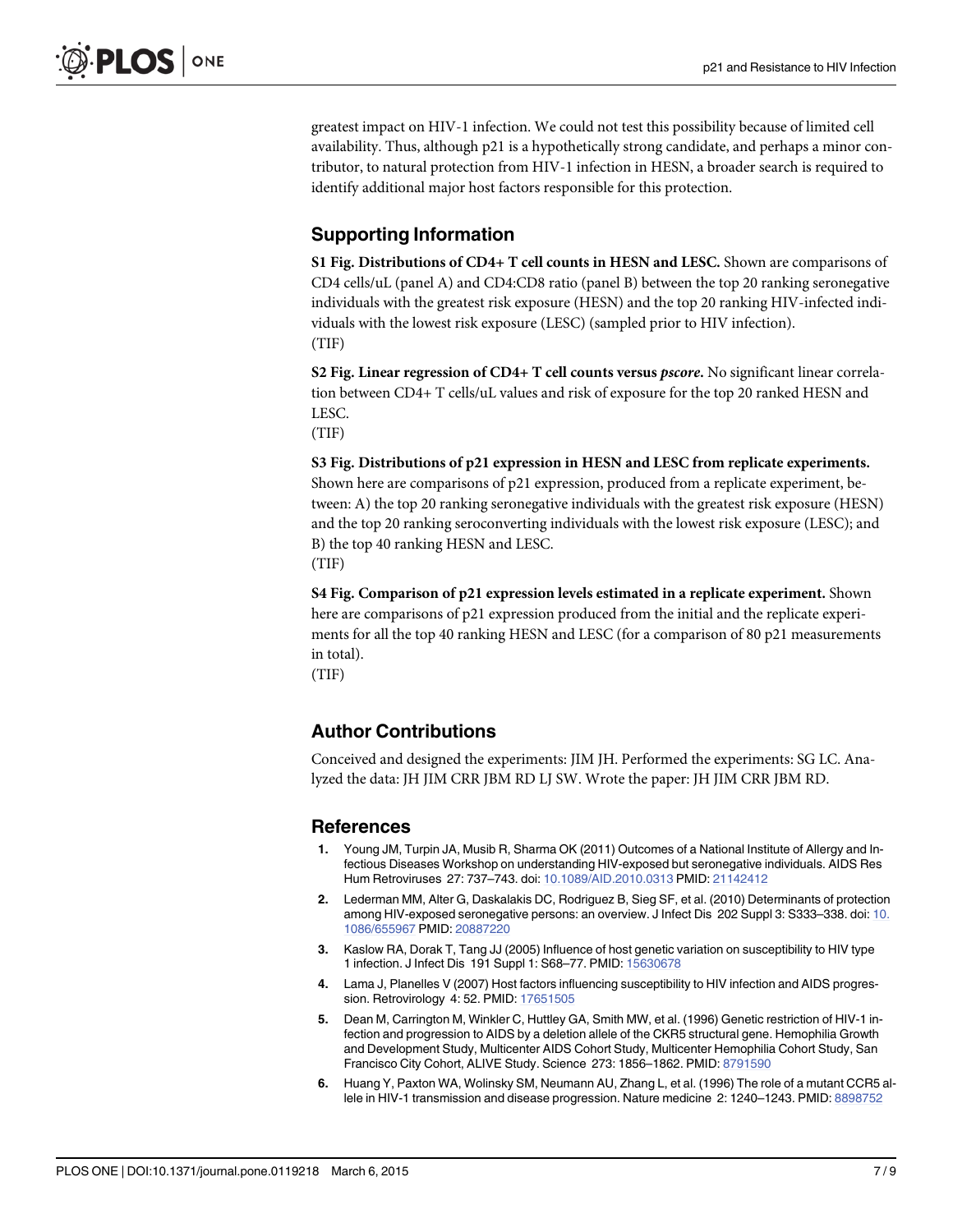- <span id="page-7-0"></span>[7.](#page-1-0) Samson M, Libert F, Doranz BJ, Rucker J, Liesnard C, et al. (1996) Resistance to HIV-1 infection in caucasian individuals bearing mutant alleles of the CCR-5 chemokine receptor gene. Nature 382: 722–725. PMID: [8751444](http://www.ncbi.nlm.nih.gov/pubmed/8751444)
- [8.](#page-1-0) Colobran R, Adreani P, Ashhab Y, Llano A, Este JA, et al. (2005) Multiple products derived from two CCL4 loci: high incidence of a new polymorphism in HIV+ patients. Journal of immunology 174: 5655–5664. PMID: [15843566](http://www.ncbi.nlm.nih.gov/pubmed/15843566)
- [9.](#page-1-0) Gonzalez E, Kulkarni H, Bolivar H, Mangano A, Sanchez R, et al. (2005) The influence of CCL3L1 gene-containing segmental duplications on HIV-1/AIDS susceptibility. Science 307: 1434–1440. PMID: [15637236](http://www.ncbi.nlm.nih.gov/pubmed/15637236)
- [10.](#page-1-0) Brass AL, Dykxhoorn DM, Benita Y, Yan N, Engelman A, et al. (2008) Identification of host proteins re-quired for HIV infection through a functional genomic screen. Science 319: 921-926. doi: [10.1126/](http://dx.doi.org/10.1126/science.1152725) [science.1152725](http://dx.doi.org/10.1126/science.1152725) PMID: [18187620](http://www.ncbi.nlm.nih.gov/pubmed/18187620)
- [11.](#page-1-0) König R, Zhou Y, Elleder D, Diamond TL, Bonamy GM, et al. (2008) Global analysis of host-pathogen interactions that regulate early-stage HIV-1 replication. Cell 135: 49–60. doi: [10.1016/j.cell.2008.07.](http://dx.doi.org/10.1016/j.cell.2008.07.032) [032](http://dx.doi.org/10.1016/j.cell.2008.07.032) PMID: [18854154](http://www.ncbi.nlm.nih.gov/pubmed/18854154)
- [12.](#page-1-0) Zhou H, Xu M, Huang Q, Gates AT, Zhang XD, et al. (2008) Genome-scale RNAi screen for host factors required for HIV replication. Cell host & microbe 4: 495–504.
- [13.](#page-1-0) Carthagena L, Parise MC, Ringeard M, Chelbi-Alix MK, Hazan U, et al. (2008) Implication of TRIM alpha and TRIMCyp in interferon-induced anti-retroviral restriction activities. Retrovirology 5: 59. doi: [10.1186/1742-4690-5-59](http://dx.doi.org/10.1186/1742-4690-5-59) PMID: [18613956](http://www.ncbi.nlm.nih.gov/pubmed/18613956)
- [14.](#page-1-0) Nakayama EE, Nakajima T, Kaur G, Mimaya JI, Terunuma H, et al. (2013) A Naturally Occurring Single Amino Acid Substitution in Human TRIM5alpha Linker Region Affects Its Anti-HIV Type 1 Activity and Susceptibility to HIV Type 1 Infection. AIDS Res Hum Retroviruses.
- [15.](#page-1-0) Boyton RJ, Altmann DM (2007) Natural killer cells, killer immunoglobulin-like receptors and human leucocyte antigen class I in disease. Clin Exp Immunol 149: 1–8. PMID: [17521317](http://www.ncbi.nlm.nih.gov/pubmed/17521317)
- [16.](#page-1-0) Valcke HS, Bernard NF, Bruneau J, Alary M, Tsoukas CM, et al. (2006) APOBEC3G genetic variants and their association with risk of HIV infection in highly exposed Caucasians. AIDS 20: 1984–1986. PMID: [16988524](http://www.ncbi.nlm.nih.gov/pubmed/16988524)
- [17.](#page-1-0) Gandhi SK, Siliciano JD, Bailey JR, Siliciano RF, Blankson JN (2008) Role of APOBEC3G/F-mediated hypermutation in the control of human immunodeficiency virus type 1 in elite suppressors. Journal of virology 82: 3125–3130. PMID: [18077705](http://www.ncbi.nlm.nih.gov/pubmed/18077705)
- [18.](#page-1-0) Liu C, Carrington M, Kaslow RA, Gao X, Rinaldo CR, et al. (2003) Association of polymorphisms in human leukocyte antigen class I and transporter associated with antigen processing genes with resistance to human immunodeficiency virus type 1 infection. J Infect Dis 187: 1404–1410. PMID: [12717621](http://www.ncbi.nlm.nih.gov/pubmed/12717621)
- [19.](#page-1-0) Ball TB, Ji H, Kimani J, McLaren P, Marlin C, et al. (2007) Polymorphisms in IRF-1 associated with resistance to HIV-1 infection in highly exposed uninfected Kenyan sex workers. AIDS 21: 1091–1101. PMID: [17502719](http://www.ncbi.nlm.nih.gov/pubmed/17502719)
- [20.](#page-1-0) Martin MP, Lederman MM, Hutcheson HB, Goedert JJ, Nelson GW, et al. (2004) Association of DC-SIGN promoter polymorphism with increased risk for parenteral, but not mucosal, acquisition of human immunodeficiency virus type 1 infection. J Virol 78: 14053-14056. PMID: [15564514](http://www.ncbi.nlm.nih.gov/pubmed/15564514)
- [21.](#page-1-0) Mackelprang RD, Bigham AW, Celum C, de Bruyn G, Beima-Sofie K, et al. (2014) Toll-like Receptor Polymorphism Associations With HIV-1 Outcomes Among Sub-Saharan Africans. The Journal of infectious diseases 209: 1623–1627. doi: [10.1093/infdis/jit807](http://dx.doi.org/10.1093/infdis/jit807) PMID: [24325963](http://www.ncbi.nlm.nih.gov/pubmed/24325963)
- [22.](#page-1-0) Garden GA, Morrison RS (2005) The multiple roles of p53 in the pathogenesis of HIV associated dementia. Biochemical and biophysical research communications 331: 799–809. PMID: [15865935](http://www.ncbi.nlm.nih.gov/pubmed/15865935)
- [23.](#page-1-0) Castedo M, Perfettini JL, Piacentini M, Kroemer G (2005) p53-A pro-apoptotic signal transducer involved in AIDS. Biochemical and biophysical research communications 331: 701–706. PMID: [15865925](http://www.ncbi.nlm.nih.gov/pubmed/15865925)
- [24.](#page-1-0) Clark E, Santiago F, Deng L, Chong S, de La Fuente C, et al. (2000) Loss of G(1)/S checkpoint in human immunodeficiency virus type 1-infected cells is associated with a lack of cyclin-dependent ki-nase inhibitor p21/Waf1. Journal of virology 74: 5040-5052. PMID: [10799578](http://www.ncbi.nlm.nih.gov/pubmed/10799578)
- [25.](#page-1-0) Arias CF, Ballesteros-Tato A, Garcia MI, Martin-Caballero J, Flores JM, et al. (2007) p21CIP1/WAF1 controls proliferation of activated/memory T cells and affects homeostasis and memory T cell responses. Journal of immunology 178: 2296–2306. PMID: [17277135](http://www.ncbi.nlm.nih.gov/pubmed/17277135)
- [26.](#page-1-0) Zhang J, Scadden DT, Crumpacker CS (2007) Primitive hematopoietic cells resist HIV-1 infection via p21. J Clin Invest 117: 473–481. PMID: [17273559](http://www.ncbi.nlm.nih.gov/pubmed/17273559)
- [27.](#page-1-0) Allouch A, David A, Amie SM, Lahouassa H, Chartier L, et al. (2013) p21-mediated RNR2 repression restricts HIV-1 replication in macrophages by inhibiting dNTP biosynthesis pathway. Proceedings of